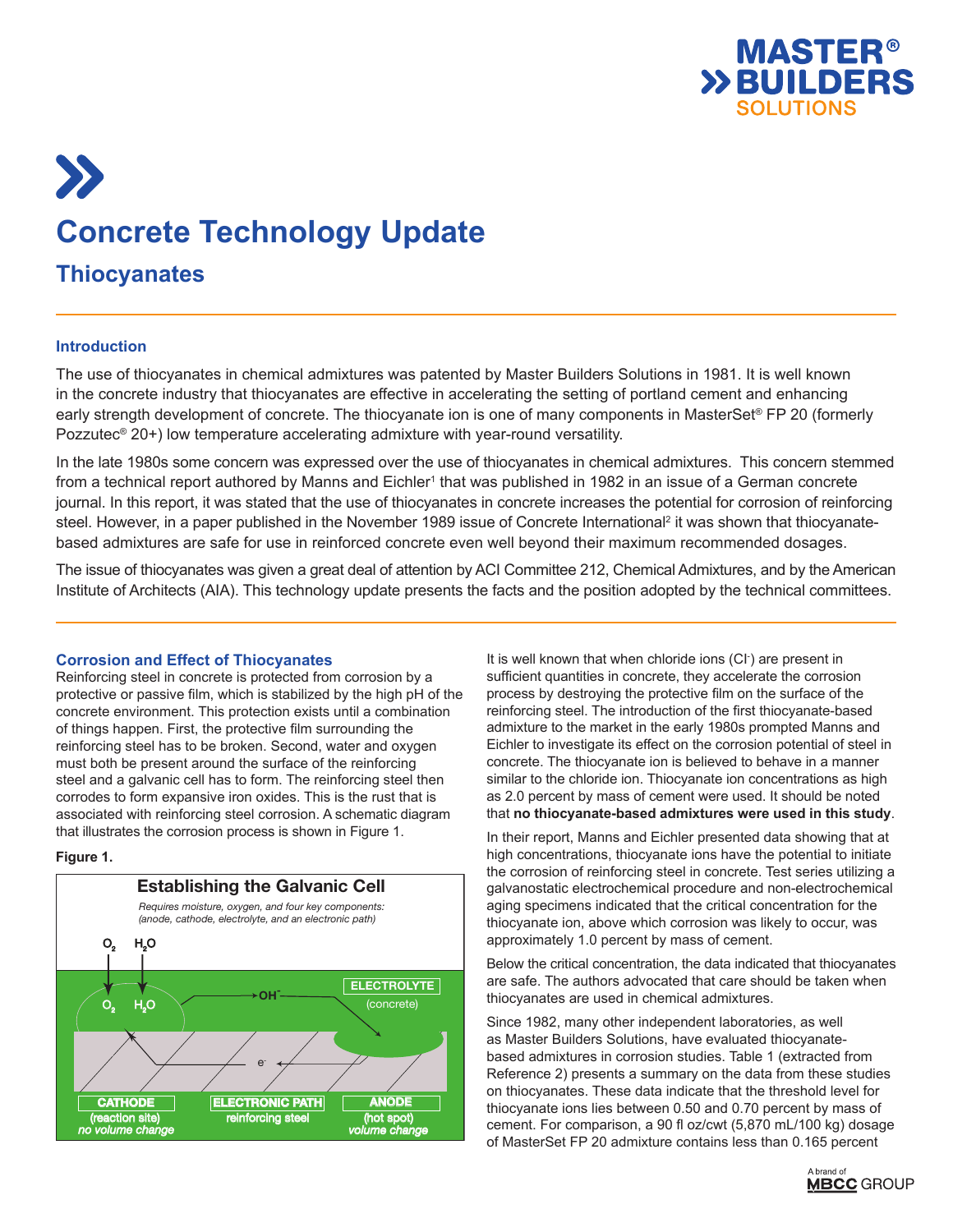thiocyanate ion concentration by mass of cement (See Table 2). As indicated in Table 1, there was no evidence of accelerated corrosion activity in any of the evaluations that used thiocyanate at a conventional admixture dosage.

An important aspect to remember is that long-term exposure of test specimens at Master Builders Solutions laboratories has consistently shown no difference in corrosion activity between untreated and admixture-treated concretes. This again indicates that thiocyanate-based admixtures are safe for use at recommended dosages.

# **Current Activities in ACI 212 and the AIA**

When the AIA wrote their 1987 edition of Masterspec® Section 03300, "Cast-in-Place Concrete," thiocyanate-based admixtures were not allowed. However, after a review of data obtained from the large number of evaluations initiated after publication of the German paper, the AIA has since updated this specification. There is no mention of thiocyanate-based admixtures in this specification section.

#### **In ACI PRC-212.33 the following wording appears:**

"The fact that an accelerating admixture does not contain significant amounts of chloride, however, does not necessarily render it noncorrosive; for example, Mann and Eichler (1982) report that thiocyanates may promote corrosion. Nmai and Corbo (1989), however, found that the threshold level for initiation of corrosion by sodium thiocyanate lies between 0.75 and 1.0% by mass of cement, and concluded that the use of sodium thiocyanate-based accelerating admixtures is safe for reinforced concrete applications up to these concentrations. Typical dosages of accelerating admixtures containing sodium thiocyanate contribute between 0.05 and 0.1% sodium thiocyanate by mass of cement, and extremely high dosages may contribute as much as 0.2% sodium thiocyanate. Users may request that suppliers of admixtures containing sodium thiocyanates provide test data regarding the corrosion of steel in concrete. The information should include corrosion results within the intended dosage range."

|                                           |                                                                      | <b>NaSCN Concentration*</b>     |                                                                                                      |
|-------------------------------------------|----------------------------------------------------------------------|---------------------------------|------------------------------------------------------------------------------------------------------|
| <b>Test Lab</b>                           | <b>Type of Test Conducted</b>                                        | % by mass of cement             | <b>Results of Study</b>                                                                              |
| <b>Manns and Eichler</b>                  | Electrochemical<br>(galvanostatic)                                   | $0 - 2.8$                       | Threshold lies between 1.1 and<br>1.4% by mass of cement from<br>current density vs. potential data. |
|                                           | Electrochemical<br>(potentiostatic)                                  | $0 - 2.8$                       | No indication of corrosion below<br>2.8% by mass of cement.                                          |
|                                           | Aging                                                                | $0 - 2.8$                       | No rust spot observed below<br>1.4% by mass of cement.                                               |
| CTL (PCA)                                 | Stratfull                                                            | 0, 0.067, 0.135, 0.270          | No difference in averge<br>time-to-corrosion.                                                        |
| Wiss, Janney, Elstner<br>Associates, Inc. | Southern Climate                                                     | 0, 0.055                        | Admixture decreased rate of<br>corrosion of reinforcing bars<br>compared to plain control.           |
| <b>Webster Engineering</b>                | Southern Climate<br>(de-ionized water)                               | 0, 0.055, 0.090                 | No corrosion activity.                                                                               |
| Solar Testing, Inc.                       | <b>Modified Southern</b><br>(same slump)                             | 0, 0.045, 0.135<br>0.203, 0.271 | Admixture-treated specimens<br>exhibiting less corrosion activity<br>compared to plain control       |
| <b>Master Builders Solutions</b>          | <b>Modified Southern</b><br>Climate (same w/c)<br>(de-ionized water) | 0, 0.203                        | No corrosion activity.                                                                               |
|                                           | Electrochemical<br>(galvanostatic)<br>(screened mortar)              | $0 - 1.0$                       | Threshold lies between 0.75 and<br>1.0% by mass of cement.                                           |
|                                           | Stress-Corrosion<br>Cracking                                         | 0.203                           | No stress-corrosion cracking of<br>low-relaxation and stress-<br>relieved prestressing wires.        |
|                                           | Long-term outdoor<br>exposure                                        | 0, 0.045, 0.067, 0.203          | No difference in corrosion activity.                                                                 |

**Table 1.** *Summary of sodium thiocyanate (NaSCN) corrosion studies (Table from Reference 2)*

*\* Thiocyanate ion (SCN-) is 71.6 percent of NaSCN to mass. Therefore, a concentration for NaSCN of 2.8% by mass of cement would indicate a concentration for thiocyanate ion of 2.0% by mass of cement.*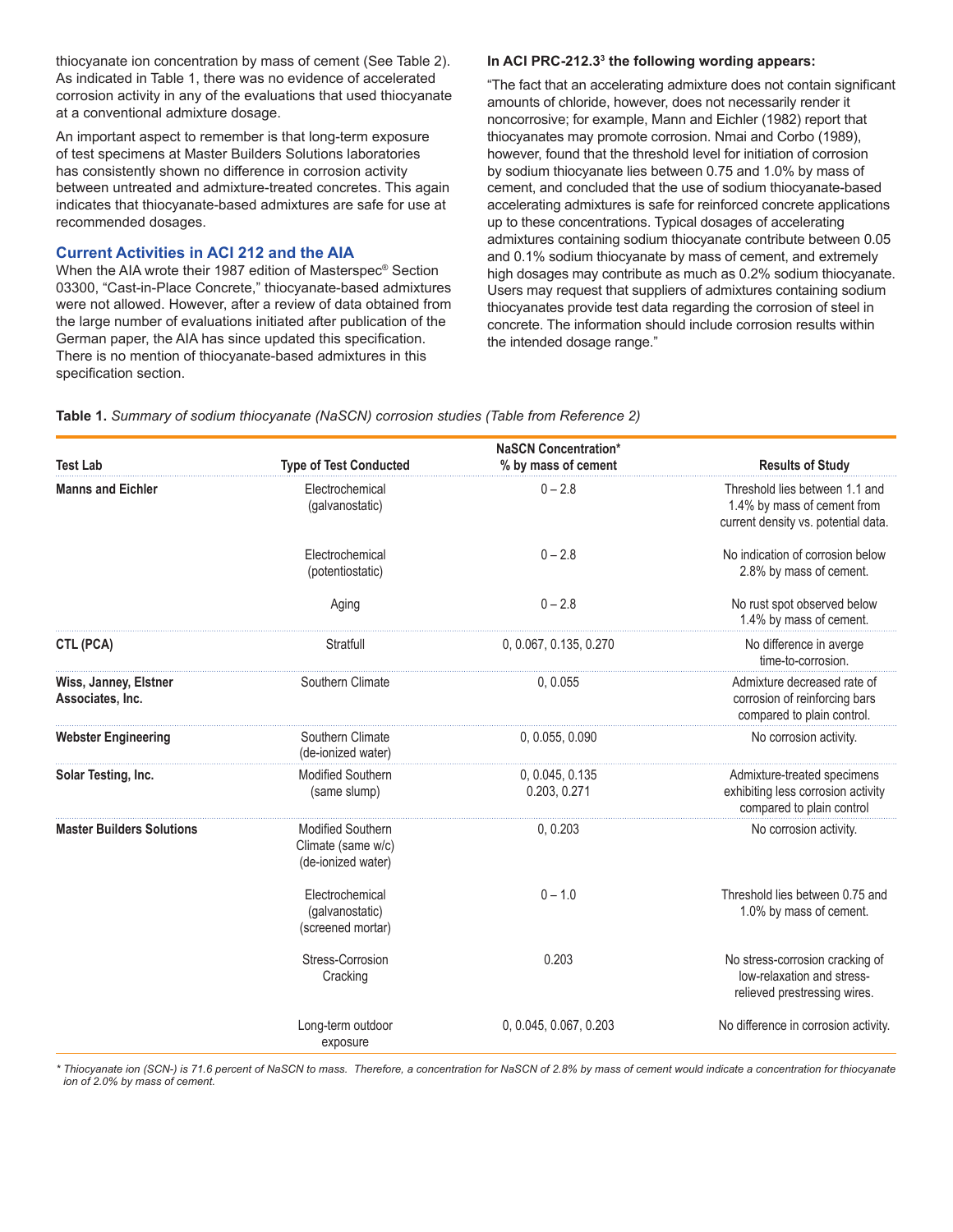#### **Table 2.** *Sample Calculations of Thiocyanate Ion Contribution of MasterSet FP 20 Admixture*



# **Conclusions**

- 1. The thiocyanate ion is non-corrosive at the concentrations found within current recommended dosage ranges of Master Builders Solutions' thiocyanate-based admixtures.
- 2.Should an architect or engineer desire to include a limitation on the amount of thiocyanates in concrete, the wording shown in the suggested specification below is recommended.

## **Suggested Specification Language for Thiocyanate-Based Admixtures**

Thiocyanate-based chemical admixtures meeting the requirements of ASTM C494/C494M shall further comply with the following:

When used at the manufacturer's maximum recommended dosage, thiocyanate ions contributed from the admixture shall not exceed 0.30 percent by mass of cement.

The manufacturer shall certify that thiocyanate-based chemical admixtures proposed for use on this project meet this requirement.

#### **References**

- 1. Manns, W., and Eichler, W.R., "The Corrosion-Promoting Action of Concrete Admixtures Containing Thiocyanates," Betonwerk + Fertigleil-Technik (Wiesbaden), V.48, No. 3, 1982, pp.154 - 162.
- 2. Nmai, C.K. and Corbo, J.M., "Sodium Thiocyanate and the Corrosion Potential of Steel in Concrete and Mortar," Concrete International: Design & Construction, V. 11, No. 11, Nov. 1989, pp. 59 - 67.
- 3.ACI PRC-212.3 Report on Chemical Admixtures for Concrete, American Concrete Institute, Farmington Hills, MI, 2016, 76 pp.

# **More Information**

The Master Builders Solutions brand brings expertise to create chemical solutions for new construction, maintenance, repair and renovation of structures. Master Builders Solutions is built on the experience gained from more than a century in the construction industry.

The know-how and experience of a global community of construction experts form the core of Master Builders Solutions. We combine the right elements from our portfolio to solve your specific construction challenges. We collaborate across areas of expertise and regions and draw on the experience gained from countless construction projects worldwide. We leverage global technologies, as well as our in-depth knowledge of local building needs, to develop innovations that help make you more successful and drive sustainable construction.

The comprehensive portfolio under the Master Builders Solutions brand encompasses concrete admixtures, cement additives, chemical solutions for underground construction, fiber reinforcement solutions, waterproofing solutions, sealants, concrete repair and protection solutions, performance grouts, and performance flooring solutions.